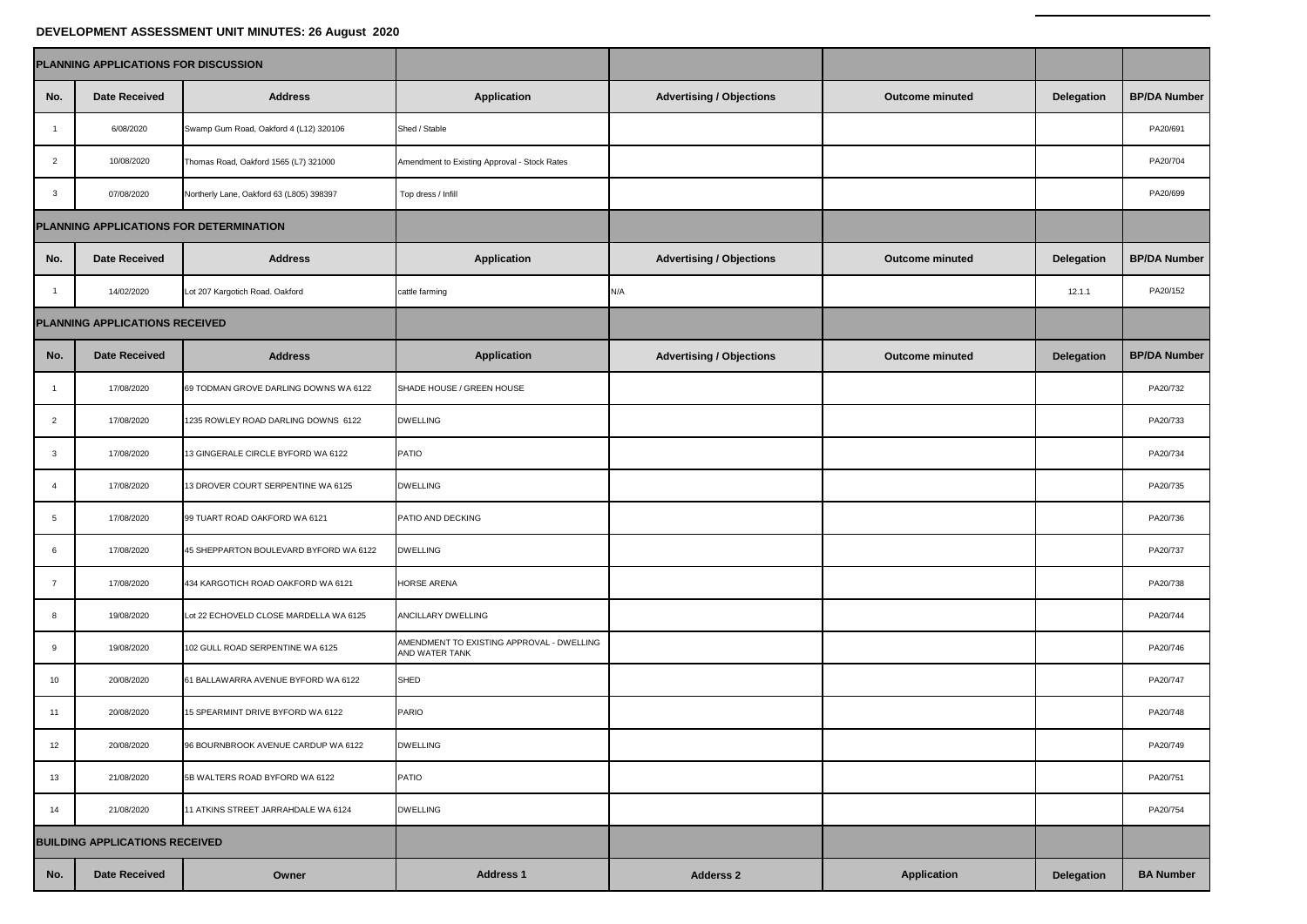| -1             | 17/08/2020                            |                  | 27 COLEMAN CLOSE                     | CARDUP WA 6122         | SWIMMING POOL / SECURITY BARRIER       | 2.1.1      | BA20/616            |
|----------------|---------------------------------------|------------------|--------------------------------------|------------------------|----------------------------------------|------------|---------------------|
| $\overline{2}$ | 17/08/2020                            |                  | LOT 9004 DUNDATHA DRIVE              | BYFORD WA 6122         | SUBDIVISION RETAINING WALLS - STAGE 2C | 2.1.1      | BA20/617            |
| $\mathbf{3}$   | 17/08/2020                            |                  | 46 PLAISTOWE BOULEVARD               | BYFORD 6122            | PATIO                                  | 2.1.1      | BA20/631            |
| $\overline{4}$ | 17/08/2020                            |                  | 1089 THOMAS ROAD                     | OAKFORD 6121           | COMMERCIAL - FLORICULTURE SHED         | 2.1.1      | BA20/601            |
| 5              | 17/08/2020                            |                  | LOT 128 SOUTH WESTERN HIGHWAY        | BYFORD 6122            | COMMERCIAL - SELF STORAGE BUILDINGS    | 2.1.1      | BA20/614            |
| 6              | 17/08/2020                            |                  | 9 BITALLI BEND                       | BYFORD WA 6122         | SWIMMING POOL / SECURITY BARRIER       | 2.1.1      | BA20/615            |
| $\overline{7}$ | 18/08/2020                            |                  | 4 ELWOOD LOOP                        | OAKFORD WA 6121        | PATIO                                  | 2.1.1      | BA20/622            |
| 8              | 18/08/2020                            |                  | 5 HAFLINGER WAY                      | BYFORD WA 6122         | PATIO                                  | 2.1.1      | BA20/625            |
| 9              | 18/08/2020                            |                  | 98 DALRAY COURT                      | DARLING DOWNS WA 6122  | SHED                                   | 2.1.1      | BA20/594            |
| 10             | 18/08/2020                            |                  | 86 GOSSAGE ROAD                      | CARDUP WA 6122         | <b>DWELLING</b>                        | 2.1.1      | BA20/623            |
| 11             | 18/08/2020                            |                  | 125 DUNDATHA DRIVE                   | BYFORD WA 6122         | SHED                                   | 2.1.1      | BA20/624            |
| 12             | 18/08/2020                            |                  | 151 ABERNETHY ROAD                   | BYFORD WA 6122         | <b>DWELLING</b>                        | 2.1.1      | BA20/621            |
| 13             | 19/08/2020                            |                  | 8 KARDAN BOULEVARD                   | BYFORD WA 6122         | OCCUPANCY - RED ROOSTER                | 2.1.3      | BA20/632            |
| 14             | 19/08/2020                            |                  | <b>5 BRIXTON CLOSE</b>               | BYFORD WA 6122         | SWIMMING POOL / SECURITY BARRIER       | 2.1.1      | BA20/618            |
| 15             | 19/08/2020                            |                  | 57 HARDEY ROAD                       | SERPENTINE WA 6125     | SWIMMING POOL / CONSTRUCTION BARRIER   | 2.1.1      | BA20/628            |
| 16             | 19/08/2020                            |                  | 9 KARGOTICH ROAD                     | OAKFORD WA 6121        | <b>ENSUITE ADDITION</b>                | 2.1.1      | BA20/619            |
| 17             | 19/08/2020                            |                  | 14 SCANTLING WAY                     | WHITBY WA 6123         | <b>DWELLING</b>                        | 2.1.1      | BA20/627            |
| 18             | 20/08/2020                            |                  | 17 SYMONS ROAD                       | BYFORD 6122            | <b>DWELLING</b>                        | 2.1.1      | BA20/636            |
| 19             | 20/08/2020                            |                  | 41 PEAVEY ROAD                       | WHITBY WA 6123         | <b>DWELLING</b>                        | 2.1.1      | BA20/629            |
| 20             | 21/08/2020                            |                  | 157 ABERNETHY ROAD                   | BYFORD 6122            | <b>DWELLING</b>                        | 2.1.1      | BA20/635            |
| 21             | 21/08/2020                            |                  | 11 APPALOOSA AVENUE                  | DARLING DOWNS WA 6122  | PATIO                                  | 2.1.1      | BA20/638            |
| 22             | 21/08/2020                            |                  | 27 PLAISTOWE BOULEVARD               | BYFORD 6122            | SWIMMING POOL / CONSTRUCTION BARRIER   | 2.1.1      | BA20/634            |
| 23             | 21/08/2020                            |                  | 28 MARESFIELD WAY                    | CARDUP 6122            | SWIMMING POOL / CONSTRUCTION BARRIER   | 2.1.1      | BA20/637            |
|                | <b>BUILDING PERMIT DETERMINATIONS</b> |                  |                                      |                        |                                        |            |                     |
| No.            | <b>Date Approved</b>                  | <b>Applicant</b> | <b>Address</b>                       | Proposal               | Recommended minuted                    | Delegation | <b>BP/DA Number</b> |
| $\overline{1}$ | 17/08/2020                            |                  | 65 BRUNS DRIVE DARLING DOWNS WA 6122 | SHED                   | APPROVED UNDER DELEGATED AUTHORITY     | 2.1.1      | BA20/352            |
| $\overline{2}$ | 17/08/2020                            |                  | 11 RIGOLL COURT MUNDIJONG WA 6123    | SPA / SECURITY BARRIER | APPROVED UNDER DELEGATED AUTHORITY     | 2.1.1      | BA20/431            |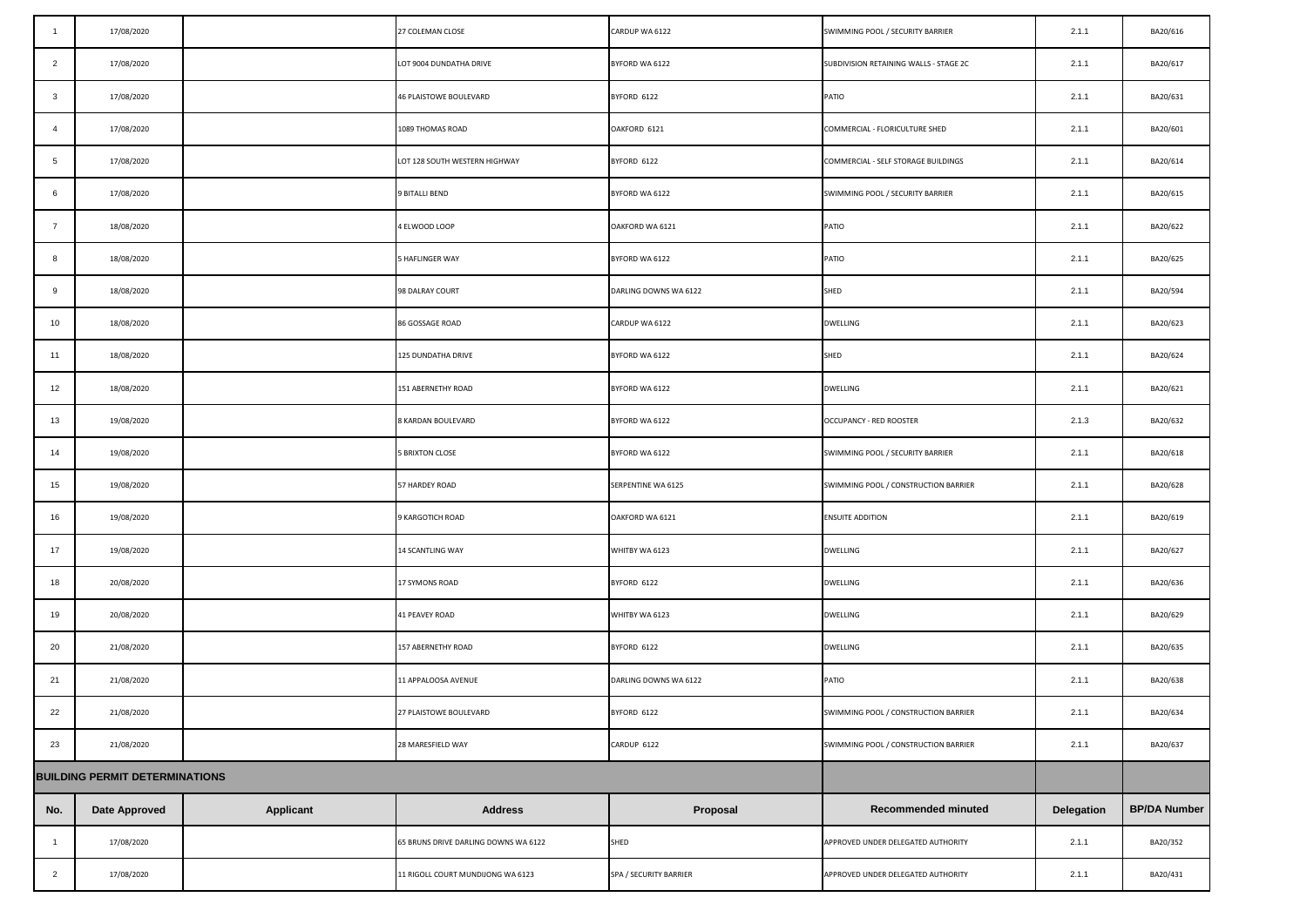| $\mathbf{3}$                        | 17/08/2020           |                  | 32 KEIRNAN STREET WHITBY WA 6123       | <b>DWELLING</b>                                   | APPROVED UNDER DELEGATED AUTHORITY | 2.1.1      | BA20/482            |
|-------------------------------------|----------------------|------------------|----------------------------------------|---------------------------------------------------|------------------------------------|------------|---------------------|
| $\overline{4}$                      | 17/08/2020           |                  | 49 BUTCHER ROAD DARLING DOWNS WA 6122  | RETROSPECTIVE PATIO / BIRD CAGE                   | APPROVED UNDER DELEGATED AUTHORITY | 2.1.1      | BA20/537            |
| 5                                   | 17/08/2020           |                  | 794 ROWLEY ROAD OAKFORD WA 6121        | <b>WATER TANK</b>                                 | APPROVED UNDER DELEGATED AUTHORITY | 2.1.1      | BA20/542            |
| 6                                   | 17/08/2020           |                  | 148 CARDUP SIDING ROAD BYFORD WA 6122  | SHED                                              | APPROVED UNDER DELEGATED AUTHORITY | 2.1.1      | BA20/583            |
| 7                                   | 18/08/2020           |                  | 41 DIAMANTINA BOULEVARD BYFORD WA 6122 | PATIO                                             | APPROVED UNDER DELEGATED AUTHORITY | 2.1.1      | BA20/468            |
| 8                                   | 18/08/2020           |                  | 12 BRAIDWOOD ROAD BYFORD WA 6122       | <b>DWELLING</b>                                   | APPROVED UNDER DELEGATED AUTHORITY | 2.1.1      | BA20/486            |
| 9                                   | 18/08/2020           |                  | 49 BUTCHER ROAD DARLING DOWNS WA 6122  | OCCUPANCY (RETROSPECTIVE) - KNACKERY AND COOLROOM | APPROVED UNDER DELEGATED AUTHORITY | 2.1.3      | BA20/535            |
| 10                                  | 18/08/2020           |                  | 15 GALLON WAY BYFORD WA 6122           | DWELLING                                          | APPROVED UNDER DELEGATED AUTHORITY | 2.1.1      | BA20/577            |
| 11                                  | 18/08/2020           |                  | 41 SHACKLETON TERRACE BYFORD WA 6122   | SWIMMING POOL / SECURITY BARRIER                  | APPROVED UNDER DELEGATED AUTHORITY | 2.1.1      | BA20/578            |
| 12                                  | 19/08/2020           |                  | 31 GRAPPLE ROAD WHITBY WA 6123         | PATIO                                             | APPROVED UNDER DELEGATED AUTHORITY | 2.1.1      | BA20/469            |
| 13                                  | 19/08/2020           |                  | 19 FEAST ROAD SERPENTINE 6125          | SHED / LIMESTONE RETAINING                        | APPROVED UNDER DELEGATED AUTHORITY | 2.1.1      | BA20/516            |
| 14                                  | 19/08/2020           |                  | 29 GRAPPLE ROAD WHITBY WA 6123         | PATIO                                             | APPROVED UNDER DELEGATED AUTHORITY | 2.1.1      | BA20/519            |
| 15                                  | 19/08/2020           |                  | 4 ALATA GROVE BYFORD WA 6122           | PATIO                                             | APPROVED UNDER DELEGATED AUTHORITY | 2.1.1      | BA20/546            |
| 16                                  | 19/08/2020           |                  | 6 BOSUN RISE BYFORD WA 6122            | DWELLING                                          | APPROVED UNDER DELEGATED AUTHORITY | 2.1.1      | BA20/556            |
| 17                                  | 19/08/2020           |                  | 10 BINGHAM WAY BYFORD WA 6122          | SWIMMING POOL / CONSTRUCTION BARRIER              | APPROVED UNDER DELEGATED AUTHORITY | 2.1.1      | BA20/579            |
| 18                                  | 19/08/2020           |                  | 171 ABERNETHY ROAD BYFORD 6122         | SWIMMING POOL / CONSTRUCTION BARRIER              | APPROVED UNDER DELEGATED AUTHORITY | 2.1.1      | BA20/600            |
| 19                                  | 20/08/2020           |                  | 104B CAVANAGH CLOSE CARDUP WA 6122     | SHED EXTENSION                                    | APPROVED UNDER DELEGATED AUTHORITY | 2.1.1      | BA20/518            |
| 20                                  | 20/08/2020           |                  | 116 CARDUP SIDING ROAD BYFORD WA 6122  | SHED                                              | APPROVED UNDER DELEGATED AUTHORITY | 2.1.1      | BA20/530            |
| 21                                  | 20/08/2020           |                  | 19 WHITNEY ROAD BYFORD WA 6122         | DWELLING                                          | APPROVED UNDER DELEGATED AUTHORITY | 2.1.1      | BA20/589            |
| 22                                  | 20/08/2020           |                  | 28 LISMORE ROAD BYFORD WA 6122         | DWELLING                                          | APPROVED UNDER DELEGATED AUTHORITY | 2.1.1      | BA20/602            |
| 23                                  | 21/08/2020           |                  | 86 GOSSAGE ROAD CARDUP WA 6122         | <b>WATER TANK</b>                                 | APPROVED UNDER DELEGATED AUTHORITY | 2.1.1      | BA20/529            |
| 24                                  | 21/08/2020           |                  | OT 1 BISHOP ROAD MUNDIJONG WA 6123     | STAFF ROOM EXTENSION                              | APPROVED UNDER DELEGATED AUTHORITY | 2.1.1      | BA20/574            |
| 25                                  | 21/08/2020           |                  | 1948 ABERNETHY ROAD BYFORD WA 6122     | <b>DWELLING</b>                                   | APPROVED UNDER DELEGATED AUTHORITY | 2.1.1      | BA20/598            |
| 26                                  | 21/08/2020           |                  | 6 BRAFORD WAY BYFORD WA 6122           | <b>DWELLING</b>                                   | APPROVED UNDER DELEGATED AUTHORITY | 2.1.1      | BA20/604            |
| <b>HEALTH APPLICATIONS RECEIVED</b> |                      |                  |                                        |                                                   |                                    |            |                     |
| No.                                 | <b>Date Received</b> | <b>Applicant</b> | <b>Address</b>                         | Proposal                                          | Recommended minuted                | Delegation | <b>BP/DA Number</b> |
| $\overline{1}$                      |                      |                  |                                        |                                                   |                                    |            |                     |